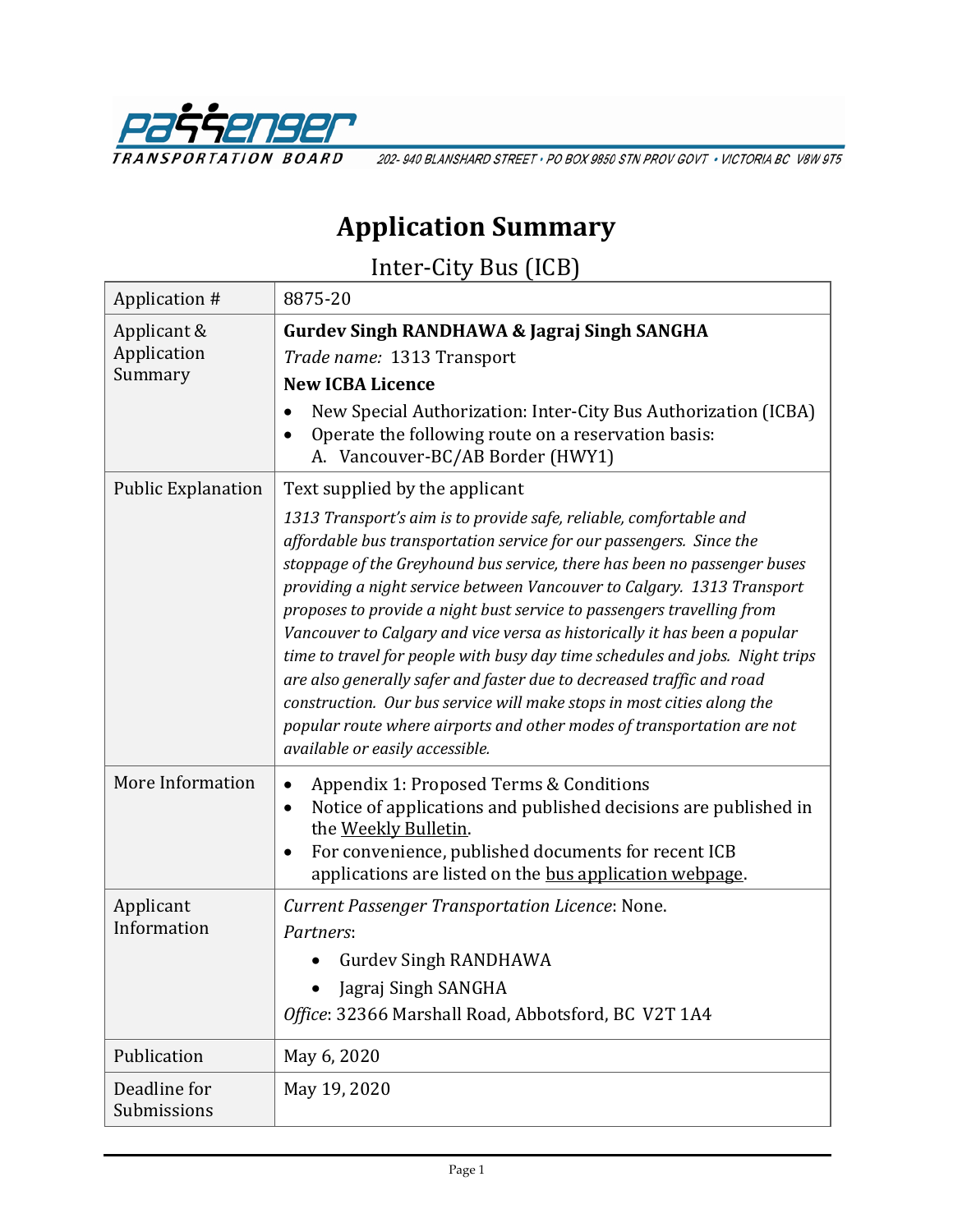## **Appendix 1**

## **Gurdev Singh RANDHAWA & Jagraj Singh SANGHA**

Trade name: 1313 Transport

## **Special Authorization & Proposed Terms & Conditions of Licence**

The applicant seeks approval of its application for an Inter-City Bus Authorization (ICBA) that, if approved in whole, will contain the terms and conditions set out below.

| <b>Special Authorization</b><br><b>INTER-CITY BUS AUTHORIZATION (ICBA)</b><br><b>Terms &amp; Conditions</b> |                                                                                                                                                                                                                                                 |  |
|-------------------------------------------------------------------------------------------------------------|-------------------------------------------------------------------------------------------------------------------------------------------------------------------------------------------------------------------------------------------------|--|
| <b>Definitions</b>                                                                                          | "Board" means the Passenger Transportation Board<br>"Registrar" means the Registrar, Passenger Transportation                                                                                                                                   |  |
| A. Legislative Requirements                                                                                 |                                                                                                                                                                                                                                                 |  |
| Vehicle Identifiers                                                                                         | Each motor vehicle operated under this authorization must display, at the<br>times and in the form and manner required by the Registrar, a vehicle<br>identifier that is:<br>(a) issued to the licensee by the Registrar; or                    |  |
|                                                                                                             | (b) authorized by the Registrar to be issued by the licensee.                                                                                                                                                                                   |  |
| <b>B.</b> Services                                                                                          |                                                                                                                                                                                                                                                 |  |
| <b>Services</b>                                                                                             | Transportation of passengers must be provided:<br>(a) on a scheduled basis; and<br>(b) in accordance with minimum frequencies and other terms and<br>conditions of licence that apply to the routes and route points.                           |  |
| <b>Schedules</b>                                                                                            | The licence holder must publish, in a manner accessible to the general<br>public, a schedule for each route with the time and location of each stop;<br>and must carry in each vehicle a copy of the schedule that the vehicle is<br>following. |  |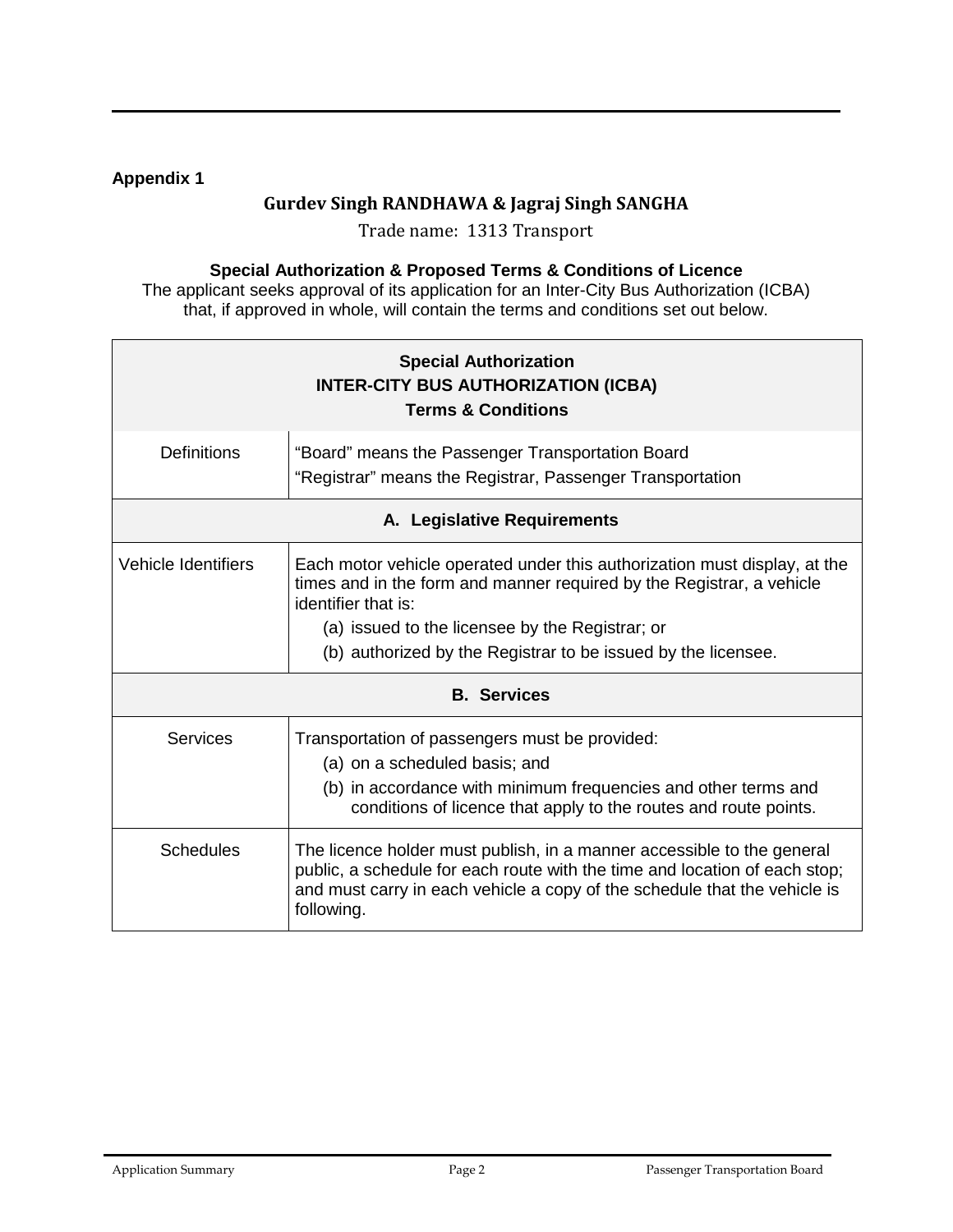| <b>Service Exception</b>    | Routes may only be operated on a "pre-booked" or "reservation required"<br>basis if the route points are:<br>(a) designated as reservation required in the licence;<br>(b) identified as pre-booked or reservation required in all current;<br>published schedule information; and<br>(c) available at all times for pre-booking or reservation on the<br>licensee's website.<br>When these conditions are met and when no reservations have been<br>received for pick up or drop off at one or more points on the route by the<br>time service is scheduled to be provided, the licence holder has the<br>option of not providing service to those points that would otherwise be<br>required. |
|-----------------------------|-------------------------------------------------------------------------------------------------------------------------------------------------------------------------------------------------------------------------------------------------------------------------------------------------------------------------------------------------------------------------------------------------------------------------------------------------------------------------------------------------------------------------------------------------------------------------------------------------------------------------------------------------------------------------------------------------|
| Route 1                     |                                                                                                                                                                                                                                                                                                                                                                                                                                                                                                                                                                                                                                                                                                 |
| <b>Terminating Point 1:</b> | <b>Vancouver</b>                                                                                                                                                                                                                                                                                                                                                                                                                                                                                                                                                                                                                                                                                |
| <b>Terminating Point 2:</b> | <b>BC/AB Border (HWY1)</b>                                                                                                                                                                                                                                                                                                                                                                                                                                                                                                                                                                                                                                                                      |
| Corridors:                  | Highway 1: Vancouver-Hope<br>Highway 5: Hope-Kamloops<br>Highway 1: Kamloops-BC/AB Border                                                                                                                                                                                                                                                                                                                                                                                                                                                                                                                                                                                                       |
| <b>Route Points</b>         | Minimum Frequencies                                                                                                                                                                                                                                                                                                                                                                                                                                                                                                                                                                                                                                                                             |
| City of Vancouver           | 1 trip per day in each direction                                                                                                                                                                                                                                                                                                                                                                                                                                                                                                                                                                                                                                                                |
| City of Surrey              | 1 trip per day in each direction                                                                                                                                                                                                                                                                                                                                                                                                                                                                                                                                                                                                                                                                |
| City of Abbotsford          | 1 trip per day in each direction                                                                                                                                                                                                                                                                                                                                                                                                                                                                                                                                                                                                                                                                |
| Town of Hope                | 1 trip per day in each direction                                                                                                                                                                                                                                                                                                                                                                                                                                                                                                                                                                                                                                                                |
| <b>City of Merritt</b>      | 1 trip per day in each direction                                                                                                                                                                                                                                                                                                                                                                                                                                                                                                                                                                                                                                                                |
| City of Kamloops            | 1 trip per day in each direction                                                                                                                                                                                                                                                                                                                                                                                                                                                                                                                                                                                                                                                                |
| Village of Chase            | 1 trip per day in each direction                                                                                                                                                                                                                                                                                                                                                                                                                                                                                                                                                                                                                                                                |
| Sorrento                    | 1 trip per day in each direction                                                                                                                                                                                                                                                                                                                                                                                                                                                                                                                                                                                                                                                                |
| City of Salmon Arm          | 1 trip per day in each direction                                                                                                                                                                                                                                                                                                                                                                                                                                                                                                                                                                                                                                                                |
| <b>District of Sicamous</b> | 1 trip per day in each direction                                                                                                                                                                                                                                                                                                                                                                                                                                                                                                                                                                                                                                                                |
| City of Revelstoke          | 1 trip per day in each direction                                                                                                                                                                                                                                                                                                                                                                                                                                                                                                                                                                                                                                                                |
| City of Golden              | 1 trip per day in each direction                                                                                                                                                                                                                                                                                                                                                                                                                                                                                                                                                                                                                                                                |
| BC/AB Border (HWY1)         | 1 trip per day in each direction                                                                                                                                                                                                                                                                                                                                                                                                                                                                                                                                                                                                                                                                |